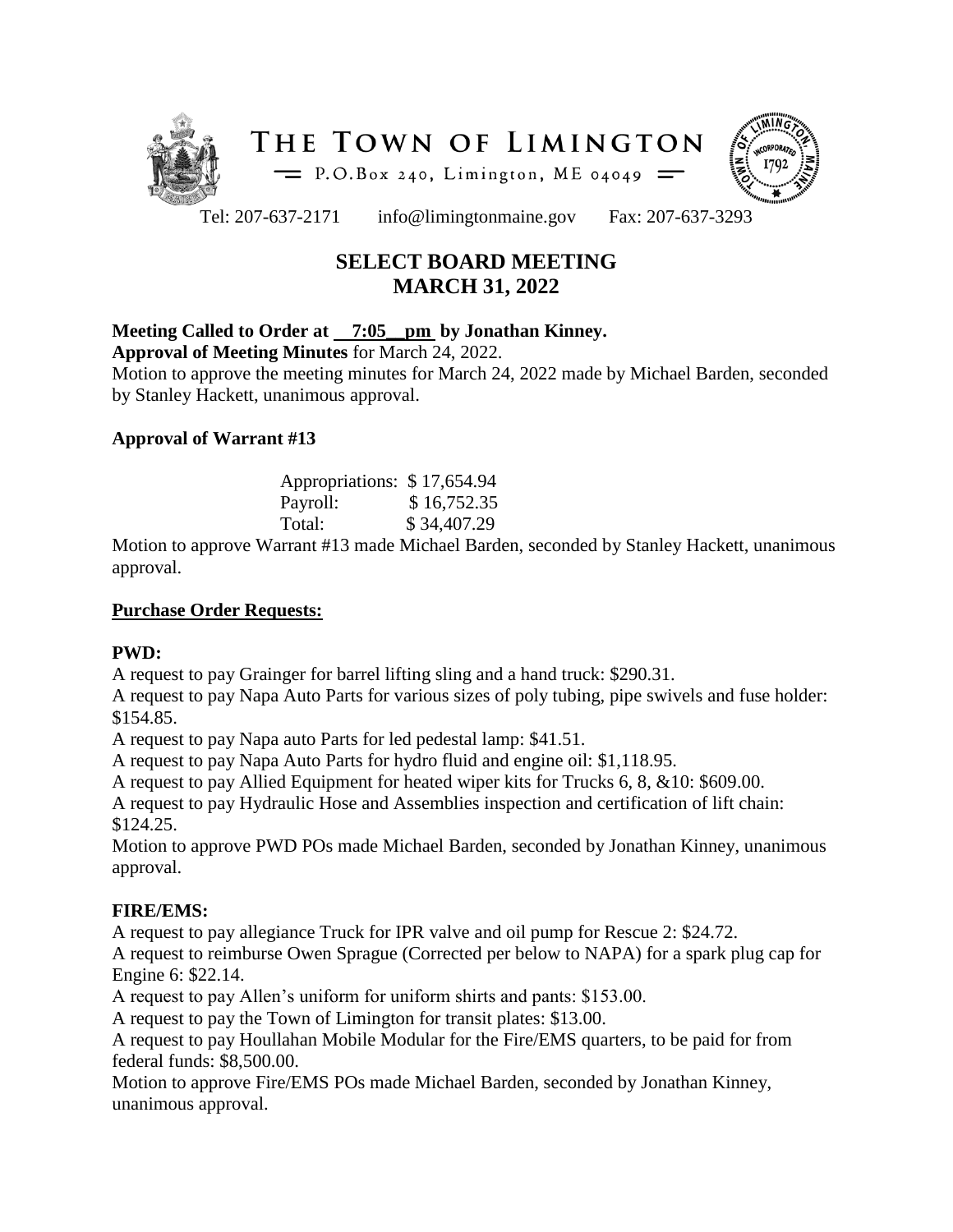## **MUNICIPAL BUILDING:**

A request to pay Steep Falls Building Supply for lumber and caps for the new municipal sign: \$91.53.

Motion to approve municipal Building PO made Michael Barden, seconded by Jonathan Kinney, unanimous approval.

#### **Old & New Business:**

Motion to reappoint the following:

Marilyn Harmon, Charles Reinstein, Gary Fullerton, and Renee Fahie to the Limington Parks and Recreation Department oversight Committee for a term of 1 year, April 1, 2022- March 31, 2023.

Julie Anderson as the Health Officer for a term of 2 years April 1, 2022 – March 31, 2023. LaurieJane Kelleyand Bruce Beety to the OTH Preservation committee, for a term of 2 years April 1, 2022 – March 31, 2023.

Patricia Ramsdell as Public Access Officer for a term of 1 year April 1, 2022 – March 31, 2023. Motion to re-appoint the above committees made by Michael Barden, seconded by Stanley Hackett, unanimous approval.

Received 2 bids for the OTH foundation project, bids to be per the engineering specs from IDE dated 10/12/2020.

Opening of sealed bids:

Bickford & Sons, East Wakefield NH: Bid not pe spec: \$112,000, lift building and put in full basement.

Maine Highland Construction, Beaver Cove ME: \$179,000 as per IDE specs. The Select Board will discuss the bids early he week of April 4, 2022, and then present to OTH to determine proceeding.

# **Weekly Update on Select Board activities:**

Spoke with PWD about signs in Town continuing to be removed, PWD is replacing multiple stop signs and road signs. If you see any suspicious activity, please report it.

Discussed the PWD work load, and prioritizing said load.

Spoke with Fire/EMS about grants and new personnel.

Please join us in congratulating to Heather Cabading, School Secretary at H.B. Emery Jr.

Memorial School for being named Maine Principal Association's 2022 Secretary of the Year. Also, the H.B. Emery Jr. Memorial School students placed  $8<sup>th</sup>$  in the WinterKids program winning \$1,500.00 and tied for 1<sup>st</sup> place in the CMP WinterKids Photo Contest, winning \$1,500.00.

Heidi Hanson-Gillis has recently started as Outreach admission Counselor for Job Corps in Sanford, ME. Job Corps enrolls youths 16-24 years old who are interested in career training in areas such as automotive, welding, healthcare, electrical, culinary arts, and others. This is FREE training, with onsite, virtual and online learning. Once completed, Job Corps assists with job placement. students Sanford Job corps or Heid can be reached at 207-852-6803 or [hansongillis.heidi@jobcorps.org](mailto:hansongillis.heidi@jobcorps.org) for more information.

#### **Informational Bulletin:**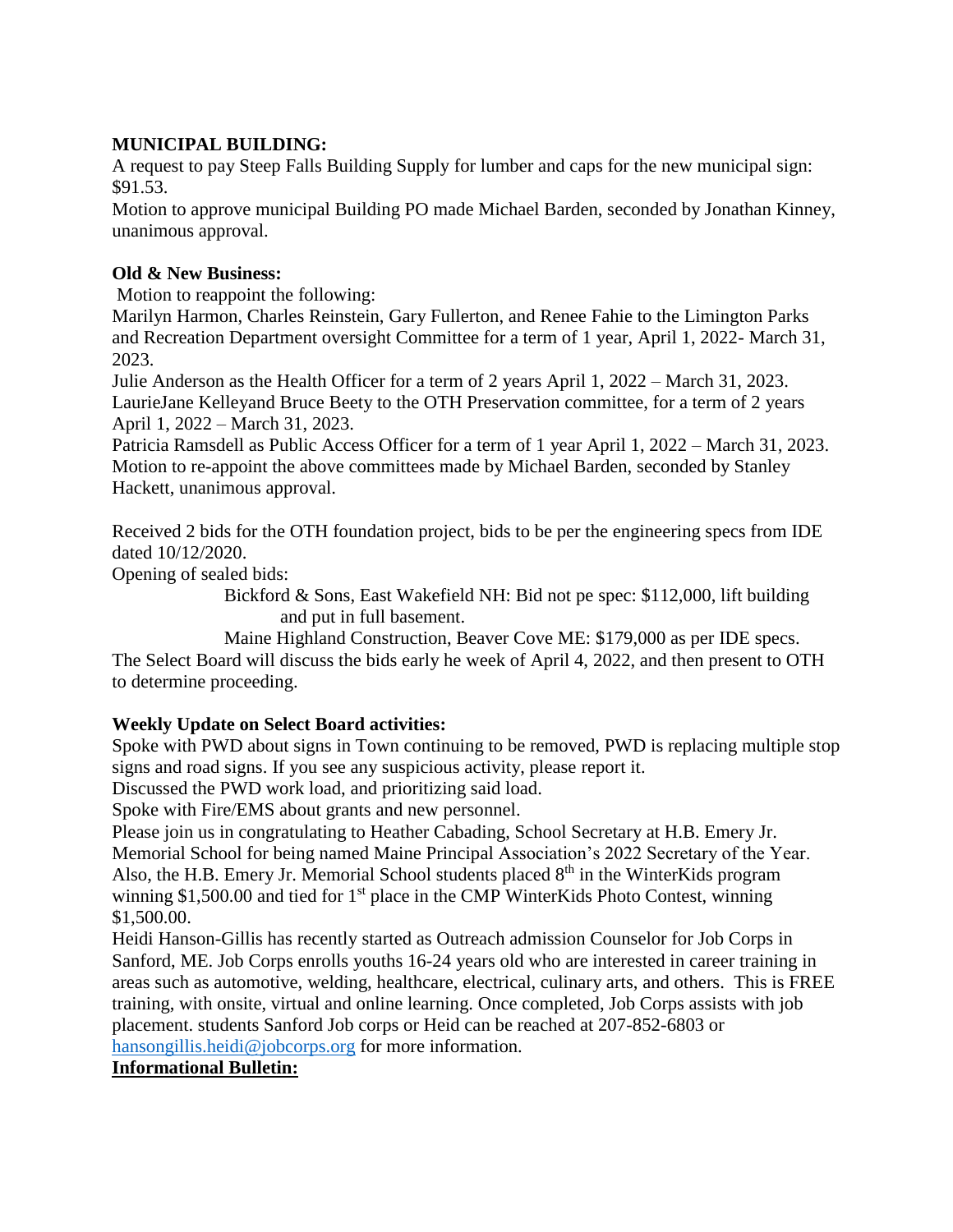#### **Please be aware that Limington Roads are POSTED until after frost.**

**Transfer Station hours** are Saturday and Sunday from 9 a.m. to 4 p.m. and Wednesday 12-4 p.m. Recyclable materials go in the compactor at the Transfer Station. Transfer Station stickers are available at the Town Office. **A Transfer Station sticker must be attached to your vehicle windshield for the disposal of ALL items.**

**General Assistance Office** is open on Tuesdays from 3-5 p.m. Applications are available anytime from the Town Clerks office during their normal business hours. Applications must be filled out and accompanied with supporting documentation and must be signed.

**Planning Board** meets at the Municipal Complex on site the first and third Monday evenings at 7pm.

**Limington Parks and Recreation (formerly MMDY Oversight Committee)** holds their meetings the second Thursday of the month after the Select Board Meeting.

**The Old Town Hall Committee** meets the first Tuesday of the month at 7 pm.

#### **We are looking for volunteers for the 1-2 Volunteers for the 2022 Parade Committee.**

#### **Meeting Open to Public:**

Owen Sprague: said he sed our NAPA account so the payment will be to NAPA. Betsy will call and have sales tax removed from charges.

Bonnie Lord Laughlin: re FAC disbanding and the last two members being told to "Stand Down" Bonnie feels that the committee was not adequately thanked for their hard work and effort, especially as the FAC was voted on and approved as needed by the Select Board in July of 2021. She acknowledges that this was a new way for departments to present directly to the Select board, and this was done as a trial run for 2021. Bonnie as Secretary of the FAC speaks about the dedication, diligence, respect and curiosity of the members to seek out the people's point of view and make recommendations, and the continuous transparency of the FAC. The meeting minutes are all posted on the website, July through January. Bonnie spoke about the Select board not attending the FAC meetings and is worried that reflected as the FAC "doing something wrong" which was not the case. Bonnie mentions the FAC's transparency in all that they do, how enthusiastic the committee members were, following of the by-laws, and the importance of transparency when departments present to the Select Board. Speaks about the pride of the Town, things such as Emil promoting his employees and the recognition for that. She has asked that future volunteers ask the FAC for a review of the trial year. Bonnie stated that the Select Board spoke with the department heads, and then when Bonnie made suggestions, she was not replied to on multiple occasions, feeling that there was a lack of communication. She would like to hear her fellow members thanked for all their time and hard work, and askes that before going forward with a revised committee the Select board contact the 2021/22 committee for advice.

Stanley Hackett: Re Bonnie Lord Laughlin comments: The Select Board did not use the term "Stand Down" in fact, the term used was disbanded. The committee was disbanded due to lack of enough member sot be a legal committee. As regards to the trial, he confirms it did not work out as wished, for either side. Stanley did mention that the FAC was invited to tour the